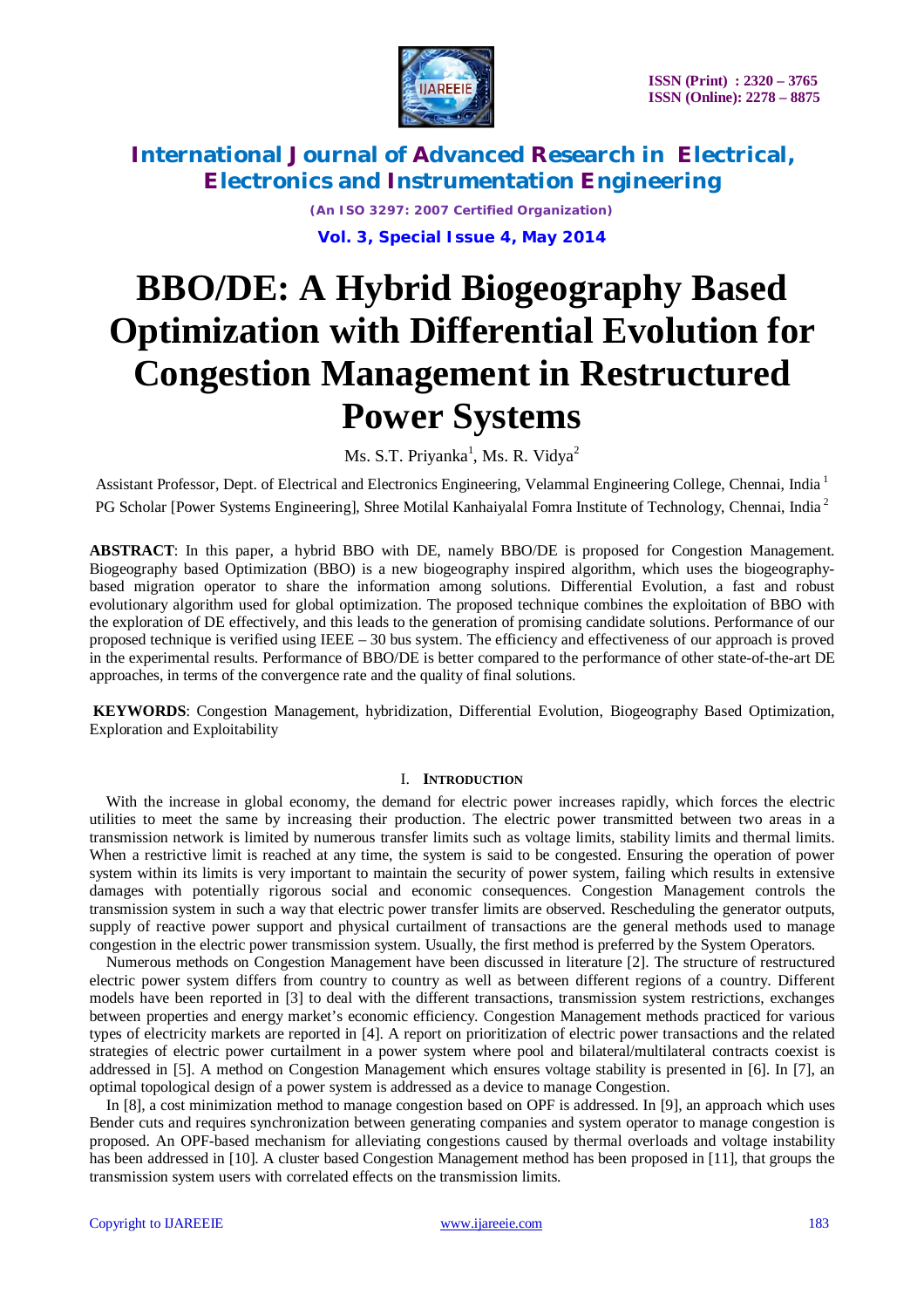

*(An ISO 3297: 2007 Certified Organization)*

### **Vol. 3, Special Issue 4, May 2014**

The capability of Evolutionary Algorithms (EAs) like evolution strategies, genetic programming, genetic algorithms and evolutionary programming to solve both single and multi-objective OPF-based Congestion Management problems has encouraged the researchers to study and invent new techniques in this field. Natural evolution and survival of the fittest have inspired the idea on EAs, which utilizes a collective learning process of a population of individuals. Randomized operations such as recombination and mutation are used to generate descendants of individuals. Exchange of information between two or more existing individuals is known as recombination, whereas self-replication of existing individuals is known as mutation. According to a fitness measure, individuals with better quality are usually preferred by the selection process than the individuals with relatively worse quality.

Nowadays, hybridization of EAs is becoming trendy due to their capabilities in managing numerous real-world problems. A hybrid BBO with DE, referred to as BBO/DE is projected in this paper to solve the global numerical optimization problems. The proposed hybrid migration operator combines the exploitation of BBO with the exploration of DE efficiently. Experimental results were demonstrated on IEEE-30 bus system.

#### II. **EVOLUTIONARY ALGORITHMS**

#### *A. Genetic Algorithm (GA)*

Genetic Algorithm (GA) was invented by John Holland in the 1960s and was developed by Goldberg later. Genetic Algorithm (GA) is a search heuristic method that mimics the process of natural evolution. This heuristics is routinely used to generate useful solutions to optimization and search problems. Genetic Algorithm (GA) belongs to the larger class of evolutionary algorithms (EA), which generate solutions to optimization problems using techniques inspired by natural evolution.

The Genetic Algorithm (GA) has four principle components; they are the chromosomes, the fitness function, the crossover operator and the mutation operator. The candidate solutions are represented by chromosomes. New candidate solutions are produced from parent chromosomes by the crossover operator. The parent chromosomes can be selected by the roulette wheel technique. The mutation operator will then be applied to the population and at this point a generation or iteration is completed. The new chromosomes in a population are rated by their fitness measure according to a fitness function. When a chromosome with the desires fitness is formed, it will be taken as the optimum solution and the optimization process is terminated. This process is repeated until the maximum number of generations is reached or the fittest chromosome so far formed is taken to the optimum solution.

GA is useful and efficient in the problem having large search space, scarce domain knowledge, no mathematical analysis and for which traditional methods fail. The advantages of GA are the ease with which it can handle arbitrary kinds of constraints or objective function and adaptability to any kind of optimization problems.

#### *B. Particle Swarm Optimization (PSO)*

PSO is originally attributed to Kennedy, Eberhart and Shi and was first intended for simulating social behavior, as a stylized representation of the movement of organisms in a bird flock or fish school.

Particle Swarm Optimization (PSO) is a computational method that optimizes a problem by iteratively trying to improve a candidate solution with regard to a given measure of quality. PSO is a meta-heuristic that makes few or no assumptions about the problem being optimized and can reach very large spaces of candidate solutions. (PSO) doesn't require the optimization problem be differentiable.

PSO optimizes a problem by having a population of candidate solutions, here said as particles. PSO has no evolution operators such as crossover and mutation. Here the particles fly through the problem space by following the current optimal particles. Each particle keeps track of its coordinates in the problem space which are associated with the best solution (fitness) it has achieved so far. The fitness value is also stored. This value is called *pbest.* Another best value that is tracked by the PSO is the best value, obtained so far by any particle in the neighbours of the particle. This location is called *lbest.* When a particle takes all the population as its topological neighbours, the best value is a global best and is called *gbest.* In PSO concept at each time step, changing the velocity of (accelerating) each particle towards its *pbest* and *lbest* location. Acceleration is weighted by a random term, which separate random numbers being generated for acceleration towards *pbest* and *lbest* locations. This is expected to move the swarm towards the best solution.

The advantages of PSO are that it is attractive as there are few parameters to adjust and requires less computation time and memory.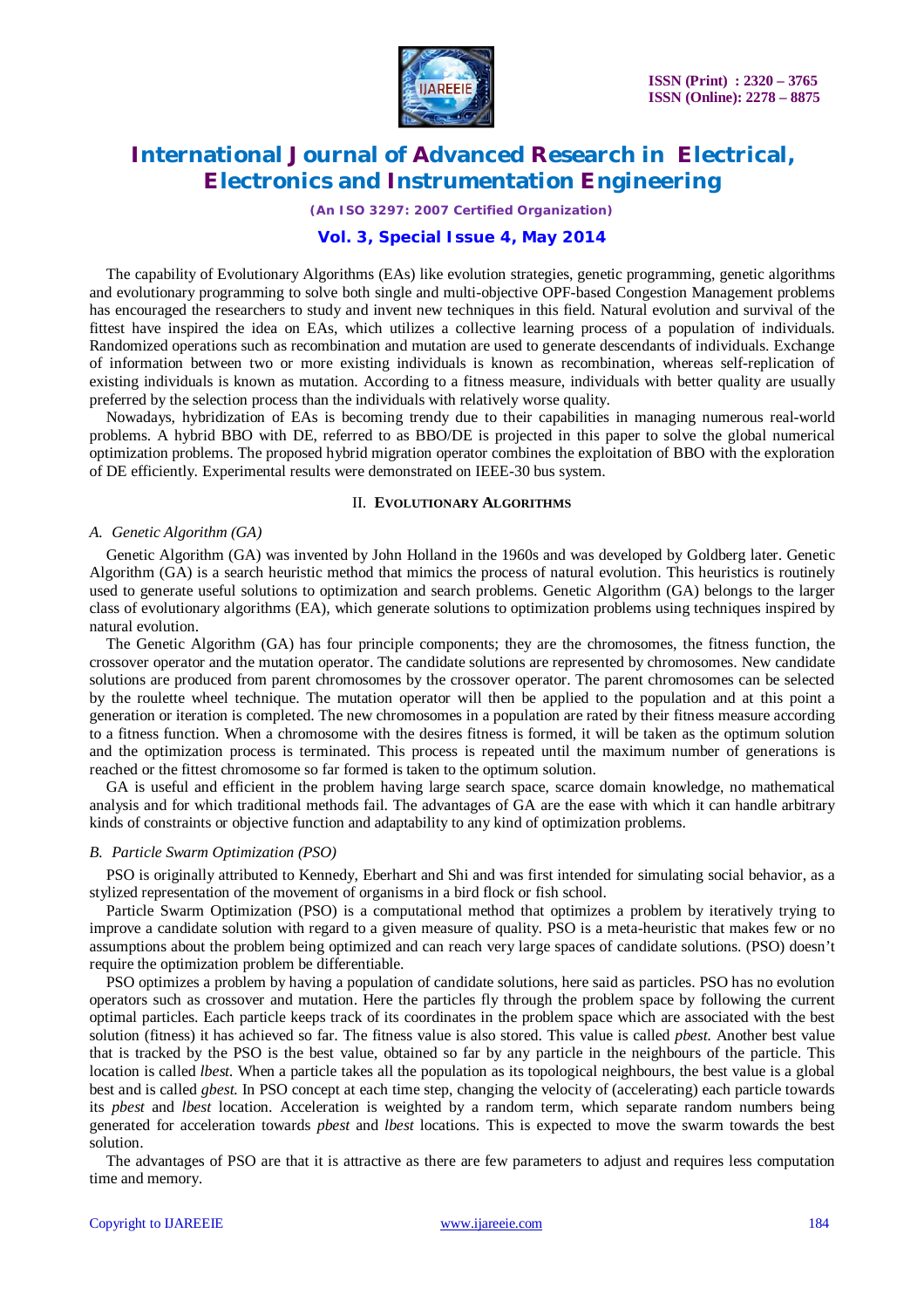

*(An ISO 3297: 2007 Certified Organization)*

### **Vol. 3, Special Issue 4, May 2014**

#### *C. Differential Evolution (DE)*

Differential Evolution (DE), proposed by Price and Storn in 1997 is a powerful population based, simple, direct search algorithm, which uses generation-and-test feature for global optimization problems with real-valued parameters. The information on distance and direction from the existing population is used by DE to direct the further exploration. The advantages of DE are its uncomplicated structure, speed, robustness and ease of use. The first working principle of DE was proposed by Price and Storn in 1997 with single scheme. Later on, ten different schemes of DE was recommended by Price and Storn in 2005 and 2008. DE is superior at exploring the search space and locating the area of local optimum, but it is slow in exploitation of the solutions. DE shows poor performance in locating the global optimum with limited number of fitness function evaluations (NFFEs).

#### *D. Biogeography Based Optimization (BBO)*

Biogeography based optimization (BBO) is a new optimization algorithm, proposed by Simon and developed from the theory of biogeography. The study of the geographical distribution of biological organisms is known as Biogeography. Similar to Genetic Algorithms (GAs), BBO is a stochastic global optimizer based on the population of individuals. In original BBO algorithm, the solution of a set of population is represented as a vector of integers. Similar to other biology based algorithms, such as GAs and PSO, the Migration operator of BBO helps in sharing information between solutions. Because of this feature, BBO finds its application in the problems which uses GAs and PSO. However, apart from the above mentioned common features of BBO, it has certain unique features compared with other biology based algorithms, like maintaining its set of best solution throughout the iteration process. BBO was compared with seven state-of-the-art EAs by Simon. He demonstrated the performance of BBO over 14 bench mark functions and a real-world sensor selection problem. The results declare that BBO has good exploitation ability and performs well compared to other biology based algorithms.

### III. **PROPOSED APPROACH: A HYBRID BBO WITH DE**

As pointed out earlier, DE is good at exploring the search space and locating the area of global minimum. However, it is slow exploiting of the solution. On the other hand, BBO has a good exploitation for global optimization. Based on these considerations, in order to balance the exploration and the exploitation of DE, in this work, we propose a hybrid DE approach, called BBO/DE, which combines the exploration of DE with the exploitation of BBO effectively.

#### *A. Hybrid Migration Operator*

The key work of BBO/DE is carried out by the hybrid migration operator, which hybridizes the migration operator of BBO with the DE operator, described in Algorithm 1. The core scheme of the projected hybrid migration operator is based on the following two considerations. First, the destruction of good solutions would be less, while poor solutions can inherit a lot of new characteristics from good solutions. In this sense, the existing inhabitants can be exploited adequately. Second, the mutation operator of DE is able to explore the new search space and build the algorithm to be healthier. From the analysis of the results obtained, it can be seen that the hybrid migration operator balances the exploitation of BBO and the searching of DE effectively.

### **Algorithm 1: Hybrid migration operator of BBO/DE**

1: for  $i = 1$  to NP 2: Select uniform randomly  $r_1 \neq r_2 \neq r_3 \neq i$ 3:  $j_{rand} = \text{rndint}(1, D)$ 4: for  $j = 1$  to D do 5: if rndreal $(0, 1) < \lambda_i$  then 6: if  $rndreal_j[0,1) < CR$  or  $j == j_{rand}$  then 7:  $U_i (j) = X_{i} (j) + F * (X_{i} (j) - X_{i} (j))$ {The original mutation operator of DE} 8: else 9: Select  $X_k$  with probability  $\infty$   $\mu_k$ 10:  $U_i(j) = X_k(j)$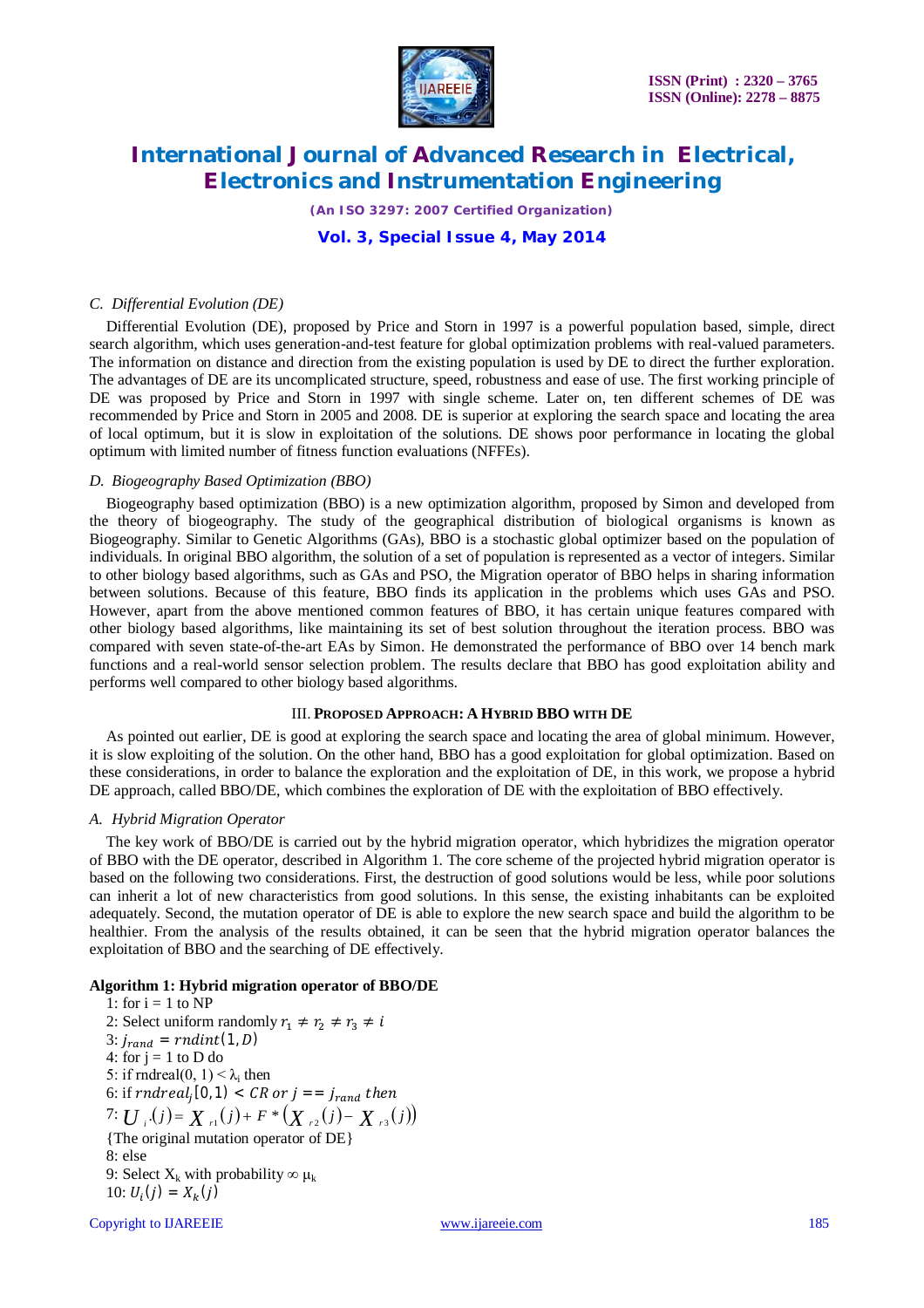

*(An ISO 3297: 2007 Certified Organization)*

# **Vol. 3, Special Issue 4, May 2014**

11: end if 12: else 13:  $U_i(j) = X_i(j)$ 14: end if 15: end for 16: end for

### *B. Boundary Constraints*

Title Trial parameters that go against the constraint limits should be returned back from the limit by the quantity of desecration to keep the solution of bound-constrained problems viable. In this work, the following repair rule is applied

 $X(i) = \begin{cases} l_i + \text{rndreal}_i[0,1] \times (u_i - l_i) & \text{if } X(i) < l_i \ l_i, \text{if } X(i) > m_i \end{cases}$  $u_i$  –  $rndreal_i[0,1] \times (u_i - l_i)$  if  $X(i) > u_i$  **(1)** where

rndreal<sup>i</sup> [0, 1] is the uniform random variable from [0,1] in each dimension i.

### *C. Main Procedure*

The hybrid BBO with DE technique is formulated by incorporating the aforementioned hybrid migration operator into DE and is described in Algorithm 2. The BBO/DE Compared with the original DE algorithm, BBO/DE requires only a little amount of additional computational cost in sorting the inhabitants and calculating the migration rates. Besides, BBO/DE is capable of exploring the new search space with the mutation operator of DE and in exploiting the population information with the migration operator of BBO. This feature of BBO/DE has made it possible to overcome the deficit of exploitation in the original DE algorithm.

### **Algorithm 2: Procedure for BBO/DE**

1: Generate the initial population P

- 2: Evaluate the fitness for each individual in P
- 3: If the halting criterion is not satisfied
- 4: Sort the Population from worst to best
- 5: For each individual, map the fitness to the number of species
- 6: Calculate the immigration rate  $\lambda_i$  and the emigration rate  $\mu_i$  for each individual  $X_i$
- 7: Modify the Population with the hybrid migration operator shown in algorithm 1
- 8: Evaluate the offspring U<sup>i</sup>
- 9: If offspring is better than Parent vector, then replace the parent vector with the new offspring.

### IV.**PROBLEM FORMULATION**

For ever and a day, a cost-effective operation of utilities is favored in a power system. The loads are supplied with electric power by the electric power generators all the way through transmission network and any problems associated to power transmission is well managed by the controlling authority. The power transmission problem consists of two parts in a deregulated market environment. Pronouncement of the preferred schedule by means of optimal power flow is the first part and reschedule of generators for alleviating the congestion is the second part. The key intention of OPF problem is to minimize the fuel rate of generating units for a specific in commission stage so that an optimal generation dispatch is accomplished among the working units and in return the generator operating constraints, line flow limits and system load demand are satisfied.

### A. *OPF Problem Formulation*

The objective function for minimizing the fuel cost can be approximated to be a quadratic function of the active power outputs from the generators. Mathematically, it is represented as

$$
F_{\cos i} = \sum_{i=1}^{N} f_i \left( p_i \right) \tag{2}
$$

where  

$$
f_i \cdot (p_i) = a_i P_i^2 + b_i P_i + c_i
$$
,  $i = 1, 2, 3, \dots, N$  (3)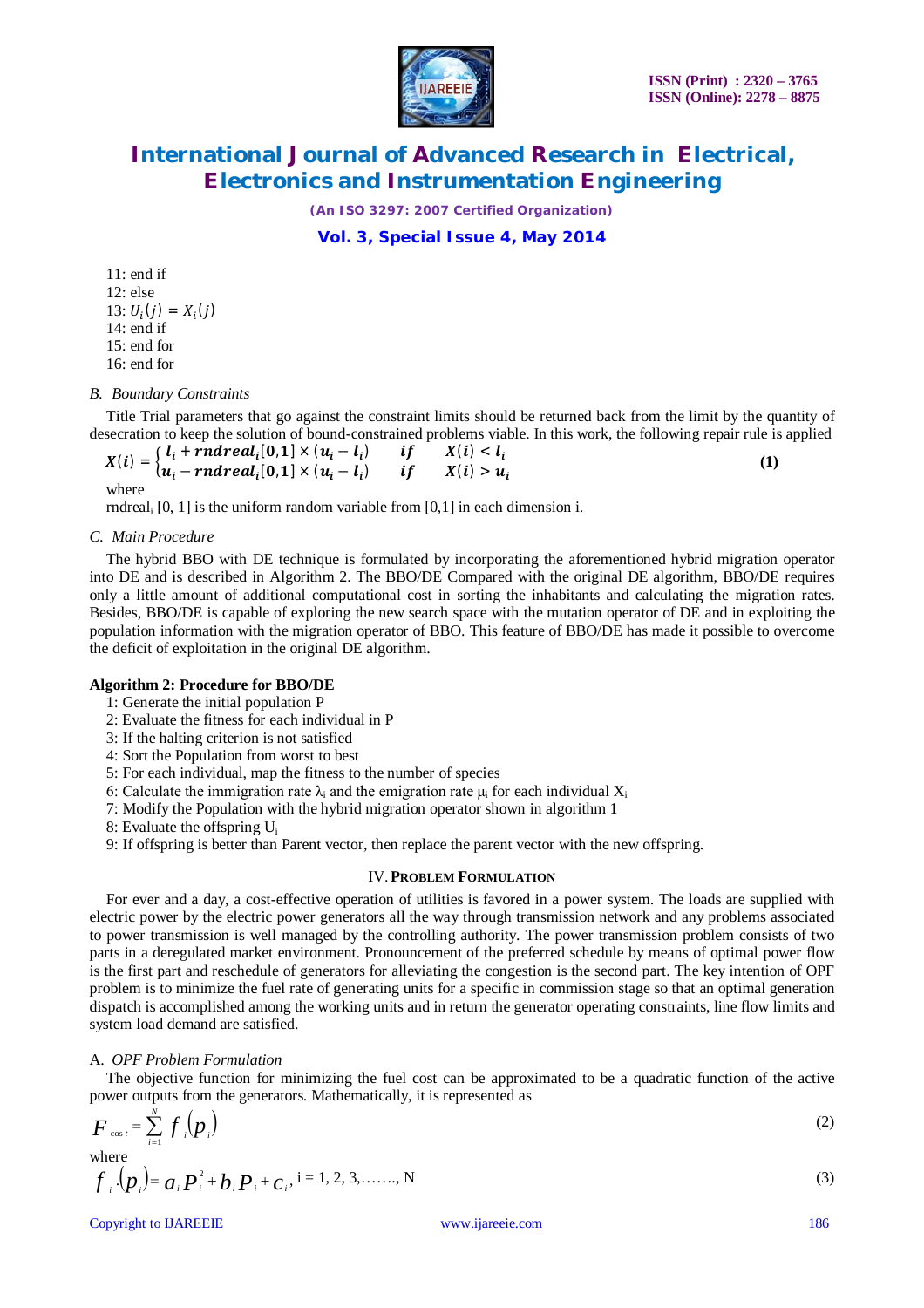

*(An ISO 3297: 2007 Certified Organization)*

# **Vol. 3, Special Issue 4, May 2014**

is the expression for cost function corresponding to ith generating unit and  $a_i$ ,  $b_i$  and  $c_i$  are its coefficients.  $P_i$  is the real power output of ith generator. N is the number of online generating units.

Depending upon assumptions and realistic implications, this constrained OPF problem is subjected to a diverse range of constraints. These include power balance constraints, feasibility of real and reactive power generation, voltage limits at load buses and line flow limits. These constraints are broadly classified as equality and inequality constraints and are discussed below.

#### B. *Equality Constraints*

*1) Power balance constraints:* This constraint is based on the principle of equilibrium between total system generation and total system loads that is given by the set of non-linear power flow equations as:

$$
\sum_{i=1}^{N_g} P_{gi} = P_d + P_L
$$
\n(4)  
\n
$$
\sum_{i=1}^{N_g} Q_{gi} = Q_d + Q_L
$$
\n(5)

where

 $P_d$  - total active load

 $Q_d$  - total reactive load

 $P_L$  - active power loss

 $Q_L$  - reactive power loss

Active power loss is calculated based on loss coefficient  $P_L = P_{\rho i} B_{ii} P_{\rho j}$  (6)

where

Bij - loss coefficients

### C. *Inequality constraints*

*1) Generator constraints:* The output power of each generating unit has a lower and upper bound so that it lies in between these bounds.

Active power generation of  $i<sup>th</sup>$  power producer is represented as follows:

$$
P_{gi}^{\min} \le P_{gi} \ge P_{gi}^{\max} \tag{7}
$$

where

 $P_{gi}^{\min}$  &  $P_{gi}^{\max}$  - lower & upper limits of active power for i<sup>th</sup> power producer

Reactive power generation of i<sup>th</sup> power producer is represented as follows:

$$
Q_{gi}^{\min} \le Q_{gi} \ge Q_{gi}^{\max}
$$
\nwhere

\n
$$
Q_{gi}^{\min} \le Q_{gi}^{\max} \tag{8}
$$

 $Q_{\sigma i}^{\min}$  &  $Q_{\sigma i}^{\max}$  - lower & upper limit of reactive power for i<sup>th</sup> power producer

*2) Voltage limits:* The voltage magnitudes of each and every load buses after conducting the load flow simulation should be verified between its bound. This voltage is having its own lower and upper bound and mathematically represented by

$$
V_i^{\min} \le V_i \ge V_i^{\max} \tag{9}
$$

where

 $V_i^{\min}$  &  $V_i^{\max}$  - lower & upper limits of voltage at each PQ bus (0.94 p.u & 1.06 p.u).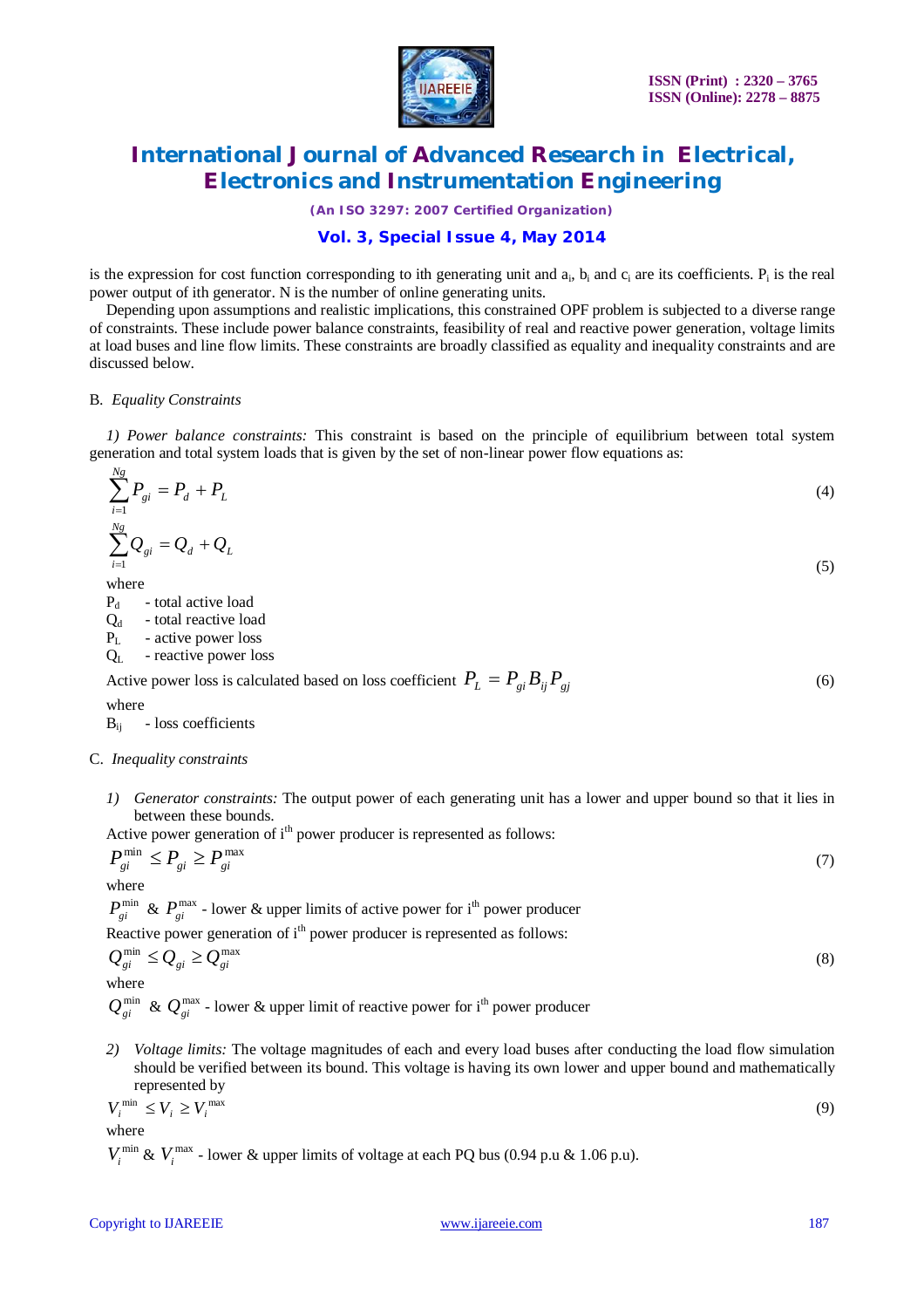

(10)

# **International Journal of Advanced Research in Electrical, Electronics and Instrumentation Engineering**

*(An ISO 3297: 2007 Certified Organization)*

### **Vol. 3, Special Issue 4, May 2014**

*3) Transmission line flow constraints:* The active power flow on all transmission lines should be within its line capacity given by MVA ratings. This can be given as

 $Pl_i \leq Pl_i^{\max}$ 

where

 $Pl_i^{\max}$  - maximum rating of i<sup>th</sup> transmission line

 $Pl_i$  - active power flow in i<sup>th</sup> transmission line

#### D. *Congestion Management*

The key role of System Operator (SO) in an open access competitive electric market environment is to preserve the reliability and security of the electric power system, meanwhile taking economical decisions on market players. These contracts are either modeled as bilateral transaction between two buses or as multi-lateral transactions between many buyer and seller buses considering the system power balance conditions in mind.

The bilateral transaction between a pair of buyer bus 'j' and seller bus 'i' can be modeled as  
\n
$$
P_{Gi} - P_{Dj} = 0
$$
\nwhere  
\n
$$
P_{Gi} - \text{amount of power injections added at seller bus i}
$$
\n(11)

 $P_{Di}$  – amount of power taken at buyer bus j

The multilateral transaction can be modeled as

$$
\sum P_{\alpha i} - \sum P_{\alpha j} = 0 \tag{12}
$$

Market players submit their preferred transactions to the System Operator (SO). SO checks the submitted transactions for possibility without any infringement on the transmission limits. If any violation exists, the mechanism of Congestion Management should be implemented to operate the electric power system in a safe mode. In this paper, real power generations are rescheduled from the chosen schedule for alleviating congestion in the transmission network. Each generating unit submit incremental and decremental bidding cost to the System Operator, which is useful in calculating the minimum cost required to alleviate congestion, termed as congestion cost. Mathematically, it is represented as

Minimization of total congestion cost

$$
F_2 = \sum_{i=1}^{N_S} C_i^{\dagger} \Delta P_{gi}^{\dagger} - \sum_{i=1}^{N_S} C_i^{-} \Delta P_{gi}^{-} \tag{13}
$$

where

 $C_i^+ \& C_i^-$  - incremental  $\&$  decremental bidding cost of the i<sup>th</sup> power producer

 $\Delta P_{gi}^+$  &  $\Delta P_{gi}^-$ -incremental & decremental change in power from preferred schedule power to rescheduled power of the i<sup>th</sup> power producer

$$
\sum_{i=1}^{Ng} \Delta P_{gi} = 0 \tag{14}
$$

In this paper, the rescheduling of generations is done by hybrid BBO with DE algorithm. The steps involved in the Congestion Management process are described below.

Step 1: Read the data of System load and generation

- Step 2: Conduct load flow studies using Newton Raphson method
- Step 3: Identify overloaded transmission lines
- Step 4: Select outputs of scheduled generators as state variables
- Step 5: Select the control parameters of hybrid BBO with DE
- Step 6: Select population size

Step 7: For each individual in the population, evaluate the fitness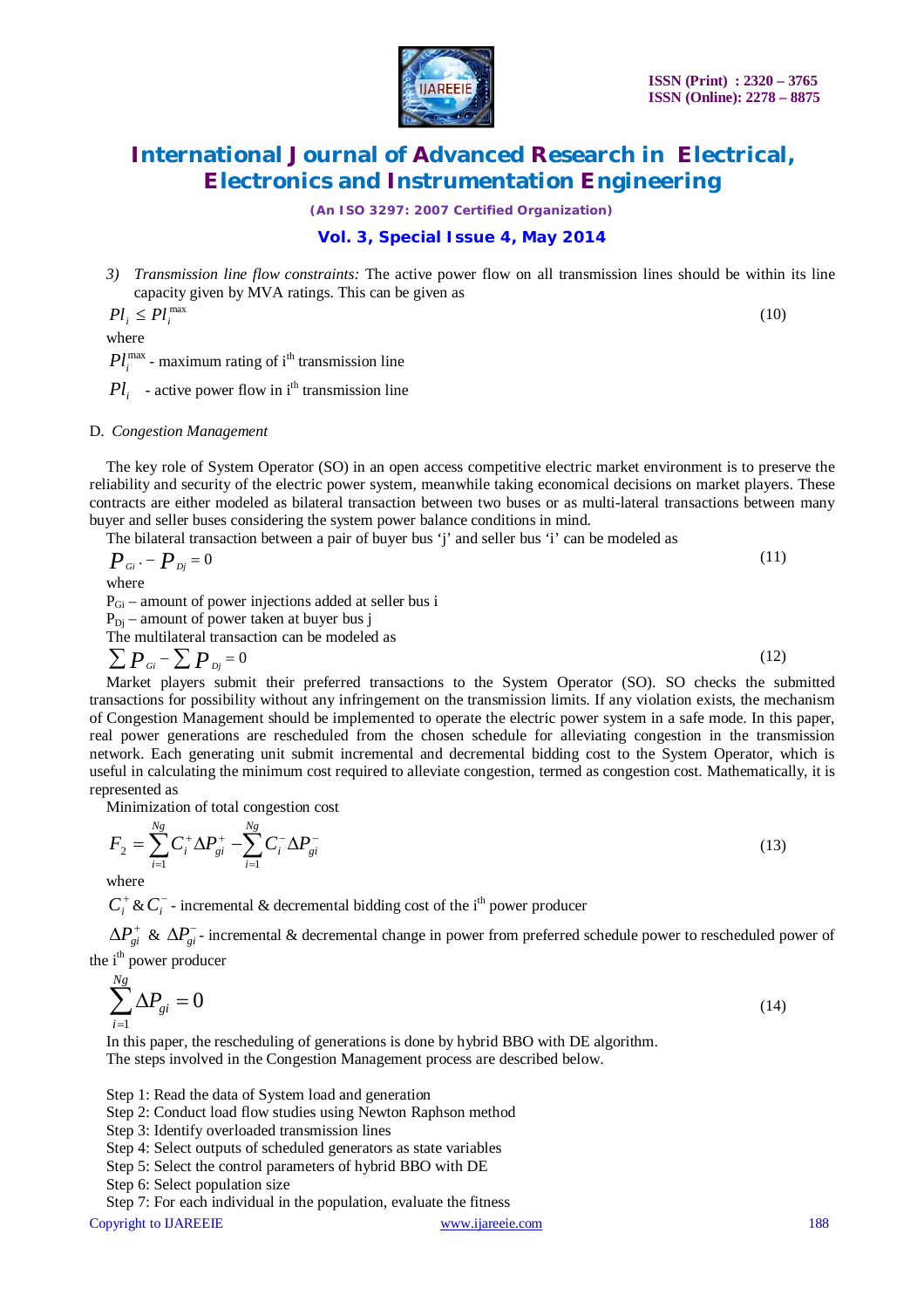

*(An ISO 3297: 2007 Certified Organization)*

# **Vol. 3, Special Issue 4, May 2014**

Step 8: Sort the population from worst to best

Step 9: Calculate the rate of incremental and decremental bidding cost

Step 10: Modify the population with the hybrid migration operator

Step 11: Evaluate the offspring

Step 12: If the offspring obtained is better than the parent vector with the new offspring.

#### V. **RESULTS AND DISCUSSION**

The proposed method of hybridized BBO with DE is utilized to solve the problem of rescheduling of generators to alleviate congestion management. In this paper, the problem of congestion is shown in two cases and is solved by hybridized Biogeography based Optimization with Differential Evolution algorithm. Here the problems of congestion are discussed for two different cases, line 1 -3 outage and generator 2 outage. The best values of all parameters together, in terms of minimization of generation cost and computational efficiency are chosen for the operation of the hybridized BBO/DE algorithm for solving the different congestion cases.

#### A. *Description of Test System*

The IEEE 30 bus system consists of 6 generators buses, 24 load buses and 41 transmission lines. System data are taken from [Appendix]. The real load of the system is 283.4MW and reactive load is 126.2MVAR. The load bus voltages are maintained between 0.9 and 1.1 p.u. Price bids are submitted by Generating Companies (Gencos) for test system according to which rescheduling of generators occur.

| <b>Parameter</b>   | <b>HBBO</b> | <b>BBO</b>         | <b>PSO</b> | <b>GA</b> |
|--------------------|-------------|--------------------|------------|-----------|
| Pg1(MW)            | 129.7701    | 130.3547           | 132.8335   | 129.4688  |
| Pg2(MW)            | 49.9959     | 48.7154<br>49.5085 |            | 49.7916   |
| Pg3(MW)            | 29.9966     | 29.9231            | 27.9978    | 29.7168   |
| Pg4(MW)            | 24.9990     | 24.9966            | 24.5414    | 24.7285   |
| Pg5(MW)            | 24.9990     | 24.9799            | 24.8972    | 24.9749   |
| Pg6(MW)            | 30.0152     | 30.0338            | 30.9911    | 31.0951   |
| Loss (MW)          | 6.3758      | 6.3966             | 6.5765     | 6.3757    |
| Fuel Cost (\$/Hr)  | 829.8086    | 829.4914           | 827.5633   | 830.6707  |
| Emission $(Kg/Hr)$ | 344.4623    | 344.6950           | 346.5229   | 344.3316  |
| Total Cost (\$/Hr) | 1539.9      |                    | 1541.9     | 1540.5    |
| <b>Std TC</b>      | 0.0071      | 0.0357             | 1.3068     | 0.5268    |

### TABLE I PREFERRED SCHEDULE – IEEE 30 BUS SYSTEM

**Case A:** Single line outage

A transmission line connected between buses 1  $\&$  2 is congested due to the line outage between buses 1  $\&$  3. **Case B:** Single generator outage

A transmission line connected between buses  $1 \& 3$  is congested due to the generator-2 (at bus 2) outage and line loading limit is reduced 130MVA to 50MVA.

| Case   | Congested | <b>Line Flow</b> | <b>Before</b>       | <b>After Rescheduling</b> |            |            |        |
|--------|-----------|------------------|---------------------|---------------------------|------------|------------|--------|
|        | Line      | Limit            | <b>Rescheduling</b> | <b>HBBO</b>               | <b>BBO</b> | <b>PSO</b> | GA     |
| Case A |           | 130              | 131.9958            | 129.68                    | 129.59     | 124.77     | 129.52 |
| Case B | $ -$      | 50               | 54.5834             | 48.38                     | 48.40      | 47.17      | 48.45  |

# TABLE II

POWER FLOW IN CONGESTED LINE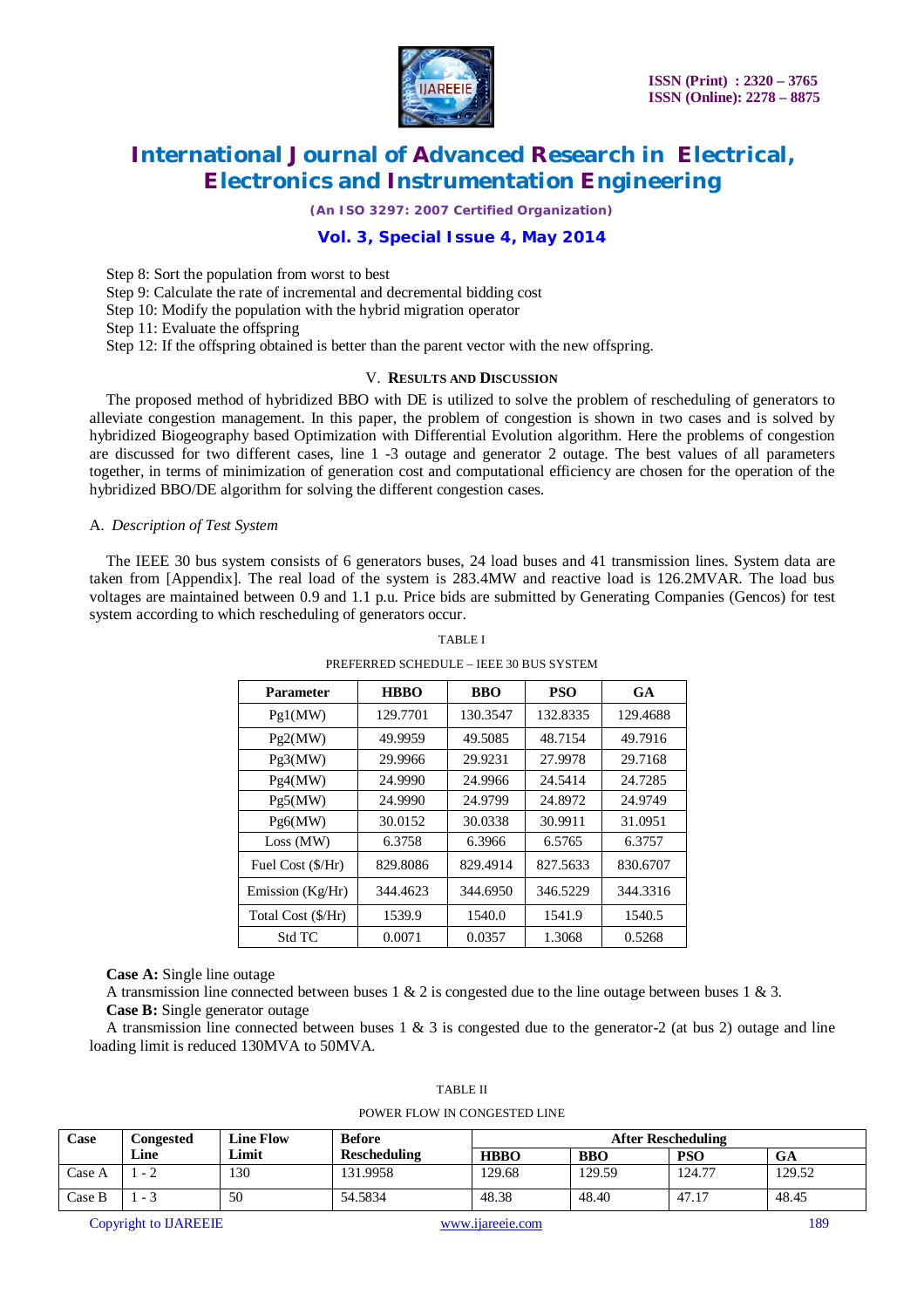

*(An ISO 3297: 2007 Certified Organization)*

# **Vol. 3, Special Issue 4, May 2014**

TABLE III

RESCHEDULED GENERATOR VALUES – LINE OUTAGE – 1-3

| <b>Parameter</b>                 | <b>HBBO</b>   | <b>BBO</b>    | <b>PSO</b>    | <b>GA</b>     |
|----------------------------------|---------------|---------------|---------------|---------------|
| Pg1(MW)                          | 129.688       | 129.598       | 124.7787      | 129.5255      |
| Pg2(MW)                          | 45.8212       | 47.0000       | 49.7023       | 46.0000       |
| Pg3(MW)                          | 36.0214       | 36.5622       | 36.4153       | 36.0501       |
| Pg4(MW)                          | 24.9971       | 24.3437       | 23.9487       | 24.8231       |
| Pg5(MW)                          | 24.9989       | 24,0000       | 24.5375       | 24.1358       |
| Pg6(MW)                          | 30.0013       | 30.0705       | 31.9097       | 31.0000       |
| Loss (MW)                        | 8.1287        | 8.1753        | 7.8923        | 8.1346        |
| Fuel Cost (\$/Hr)                | 846.0751      | 846.4784      | 849.9148      | 846.5801      |
| Emission (Kg/Hr)                 | 347.3568      | 348,0488      | 345.8502      | 347.5369      |
| Total Cost (\$/Hr)               | $1.5621e+003$ | $1.5639e+003$ | $1.5628e+003$ | $1.5630e+003$ |
| Congestion cost $(\frac{5}{Hr})$ | 391.678       | 453.702       | 646.0275      | 482.5580      |

#### TABLE IV

RESCHEDULED GENERATOR VALUES – G2 OUTAGE

| <b>Parameter</b>                 | <b>HBBO</b>   | <b>BBO</b>    | <b>PSO</b>    | GA            |
|----------------------------------|---------------|---------------|---------------|---------------|
| Pg1(MW)                          | 158.8223      | 158.8845      | 155.7140      | 159.0177      |
| Pg2(MW)                          | $\Omega$      | $\Omega$      | $\Omega$      | $\Omega$      |
| Pg3(MW)                          | 49,0000       | 49,0000       | 49,0000       | 49,0000       |
| Pg4(MW)                          | 25,0000       | 24.9834       | 24.9821       | 24.8965       |
| Pg5(MW)                          | 24.9991       | 24.9124       | 24.9426       | 24.8743       |
| Pg6(MW)                          | 31.9545       | 32.0000       | 35,0000       | 32.0000       |
| Loss (MW)                        | 6.3758        | 6.3803        | 6.2386        | 6.3885        |
| Fuel Cost (\$/Hr)                | 909.7730      | 909.7523      | 913.8190      | 909.6971      |
| Emission $(Kg/Hr)$               | 416.7442      | 416.8545      | 413.2465      | 417.0609      |
| Total Cost (\$/Hr)               | 1.7688e+003   | $1.7690e+003$ | $1.7657e+003$ | $1.7694e+003$ |
| Congestion cost $(\frac{S}{Hr})$ | $3.6555e+003$ | $3.6645e+003$ | $3.6647e+003$ | $3.6753e+003$ |

### VI.**CONCLUSION**

The main intention of this paper is to minimize or alleviate power congestion of the transmission network by rescheduling the active power of generators at minimum cost satisfying the operational constraints. The mechanism of Congestion Management proposed in this paper has been implemented on IEEE 30 bus system. The various cases of congestion have been effectively managed with minimum cost and the system constraints are also maintained. The results obtained are quite satisfactory. Thus it can be said that rescheduling of generators for congestion management is profitable process as it maintains the complete quality, grid security and also takes care of the significance of the consumers without detaching any load.

Altogether, this method is up to standard in the deregulated market scenario both technically and economically.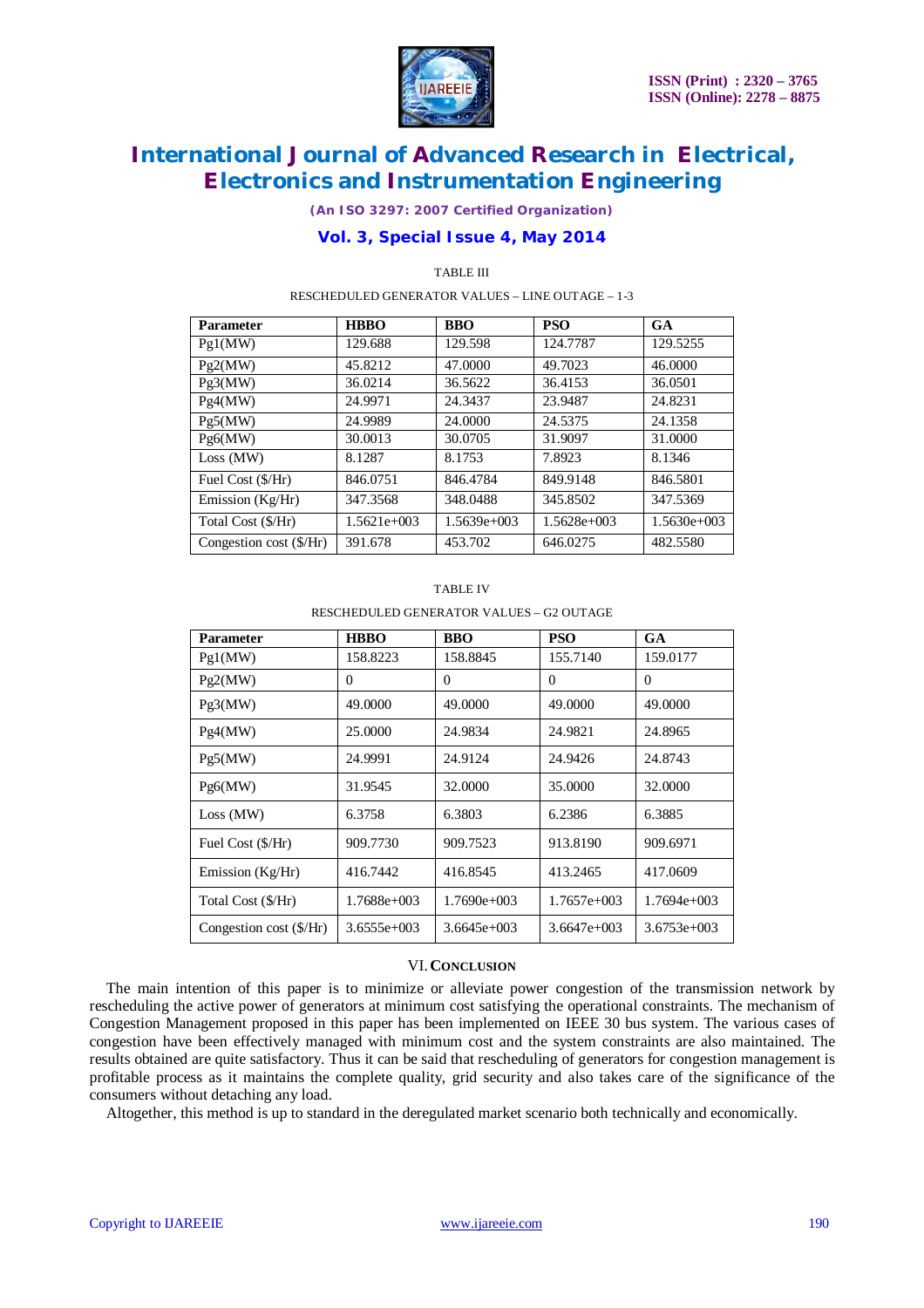

*(An ISO 3297: 2007 Certified Organization)*

### **Vol. 3, Special Issue 4, May 2014**

**APPENDIX**



Fig. 1 One Line Diagram – IEEE – 30 Bus System

#### **ACKNOWLEDGMENT**

The authors are thankful to the support of Velammal Engineering College.

#### **REFERENCES**

- [1]. Sudipta Dutta and S.P. Singh, Senior member, IEEE, "Optimal Rescheduling of Generators for Congestion Management Based on Particle Swarm Optimization, IEEE Transactions on Power Systems, Vol.23 No. 4, November 2008
- [2] A. Kumar, S. C. Srivastava, and S. N. Singh, "Congestion management in competitive power market: A bibliographical survey," *Elect. Power Syst. Res.*, vol. 76, pp. 153–164, 2005.
- [3] Y. H. Song and I.-F. Wang*, Operation of Market Oriented Power Systems*. New York: Springer, 2003, ch. 6.
- [4] K. L. Lo, Y. S. Yuen, and L. A. Snider, "Congestion management in deregulated electricity markets," in *Proc. Int. Conf. Electric Utility Deregulation and Restructuring and Power Technologies*, London, U.K., 2000, pp. 47–52.
- [5] R. S. Fang and A. K. David, "Transmission congestion management in an electricity market,," *IEEE Trans. Power Syst.*, vol. 14, no. 3, pp. 877– 883, Aug. 1999.
- [6] A. J. Conejo, F. Milano, and R. G. Bertrand, "Congestion management ensuring voltage stability," *IEEE Trans. Power Syst.*, vol. 21, no. 1, pp. 357–364, Feb. 2006.
- [7] G. Granelli, M. Montagna, F. Zanellini, P. Bresesti, R. Vailati, and M. Innorta, "Optimal network reconfiguration for congestion management by deterministic and genetic algorithms," *Elect. Power Syst. Res.*, vol. 76, pp. 549–556, 2006.
- [8] F. Jian and J. W. Lamont, "A combined framework for service identification and congestion management,," *IEEE Trans. Power Syst.*, vol. 16, no. 1, pp. 56–61, Feb. 2001.
- [9] H. Y. Yamina and S. M. Shahidehpour, "Congestion management coordination in the deregulated power market," *Elect. Power Syst. Res.*, vol. 65, no. 2, pp. 119–127, May 2003.